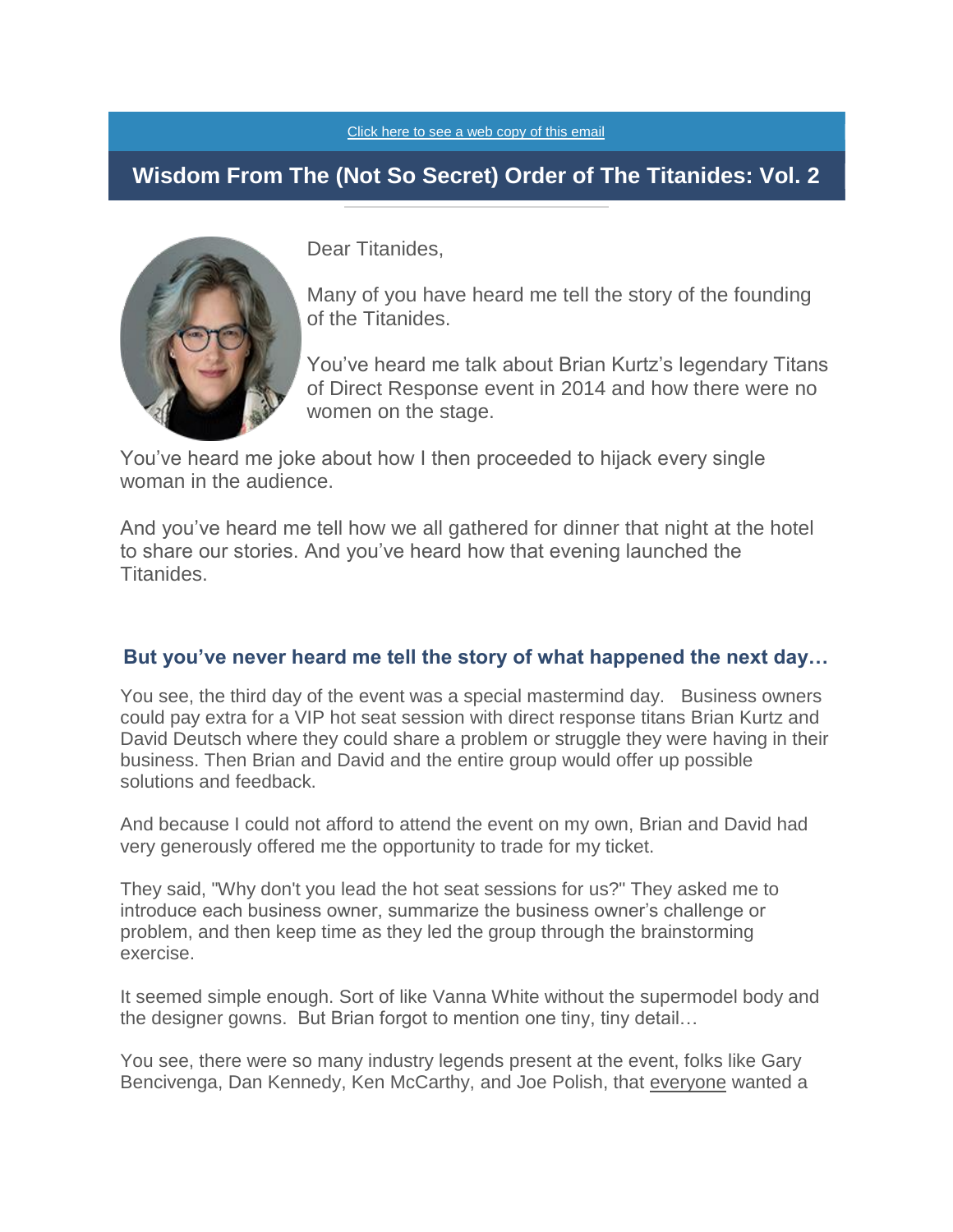hot seat. Everyone.

And because Brian Kurtz, like me, has a hard time saying no, he had sold 30 hot seat sessions. THIRTY!

When I walked into that conference room the next morning, it was set up in a semicircle the size of a football field. There had to be at least 50 people, because each VIP member was also allowed to bring a guest.

Then Brian handed me this stack of cards and he said, "So, here's the thing… we've got to get through all of these."

I'm doing the math and I'm like, "Okay. Even if we give each business owner 15 minutes each, there's no time for bathroom breaks. We can't take an hour for lunch. If we lose even five minutes on each one of them, we'll never finish on time."

And here's the thing. Each VIP member had paid a significant amount of money for that hot seat. So there was no skipping anyone or cutting anyone out.

#### **In that moment, I was facing the very real possibility of an epic failure in front of some of the biggest names in the industry. And I had a choice…**

Either I could stay small, play it safe, and be polite and differential to all the big guns in the room, men I love and respect who had trained me and mentored me for years…

Or I could take the reins and lead.

I was standing on the edge of a cliff looking down at the rocks with a herd of charging buffalo behind me.

I knew if I played it small… if I was my usual polite, nice Midwestern girl… if I didn't interrupt the "titans", cut them off, and move them on…

Then the last 10 or 15 people who paid for these hot seat sessions would never get them.

I also knew something else, something even more important. I knew I had nothing left to lose.

You see, the reason I could not afford to buy a ticket for the Titans event was because my husband Tom and I had spent everything we had trying to save our oldest son, Jake, from mental illness and addiction.

By May of 2014, I was so beaten down by trying and failing to save our son over and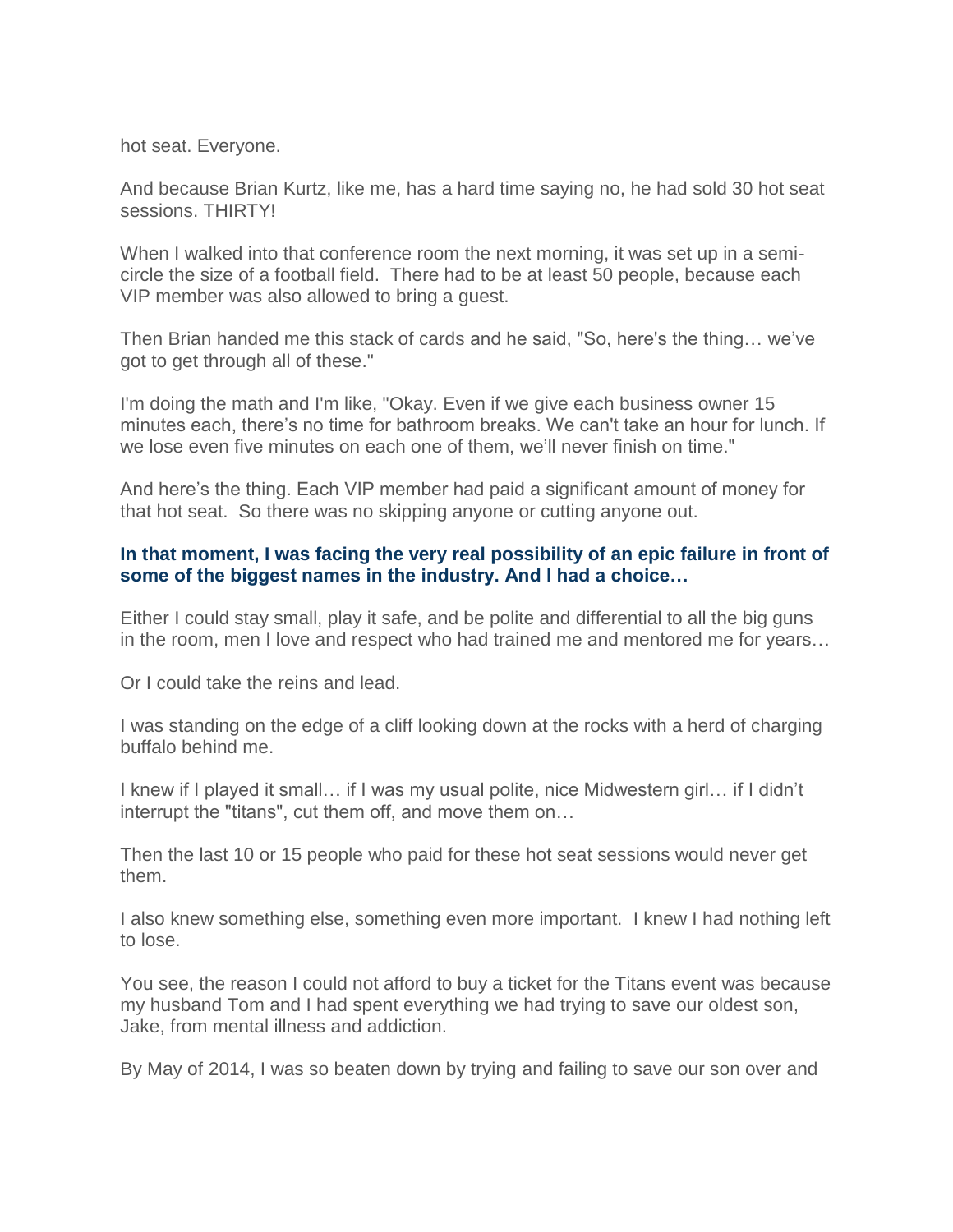over again, that I literally had nothing left to lose. My business was barely functioning at that point. All of our savings was gone. I was emotionally, mentally, and financially drained.

I thought, "What's the worst that could happen? I've faced down drug dealers in my living room, survived five suicide attempts with my son, and spent Christmas Day in the psych ward. What's a little public humiliation after all of that?"

#### **So I flung myself off that cliff. And that moment changed everything in my business. EVERYTHING.**

I went from barely paying the electric bill to making over half a million dollars a year. I went from never speaking on stages to being invited to speak multiple times a year and hosting my own conferences. I went from struggling to write a sentence because of all the trauma in my life to being awarded the AWAI Copywriter of the Year award.

#### **And it all happened because I decided to stop playing small, stop playing it safe, stop waiting for someone else to give me permission to lead.**

In that moment, I consciously... and I will never forget this... I consciously decided to play a bigger game.

That day I became this bigger, more outrageous version of myself.

I thought to myself, "Whether or not you've led companies as big as they have, whether or not you've written packages that generated as much as they have, you have to show up and believe you are their equal and behave accordingly. You're going to have to play up."

#### **And if you want to grow as a person, if you want to build your business, if you want to skyrocket your career, then you too need to PLAY UP.**

That day, I owned that room by embracing risk like I NEVER had before – certainly not in front of the "big boys" of copywriting.

#### **Here's how I did it…**

# **1. Let Your Freak Flag Fly.**

The first thing I did was to take off my shoes. Because there's no way I could run that microphone back and forth across that huge room in high heels. I'm not a small woman, right? I'm a good 30 pounds overweight at this point.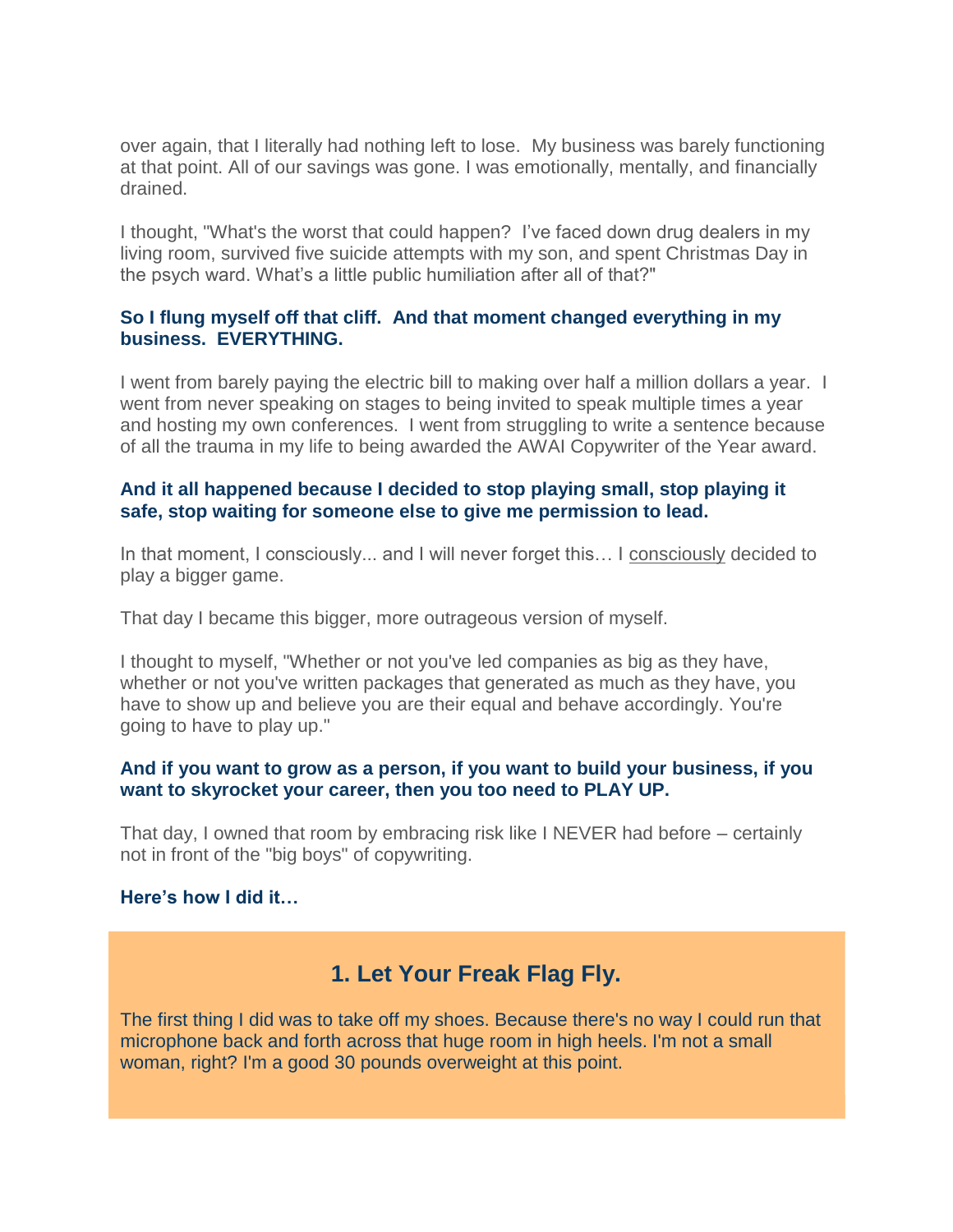But I decided I was going to have to run that microphone to save time. So I took off my shoes and ran. Thank God I had my good bra on!

Next, I remember at one point I gave everyone a bathroom break. But the timing was really tight. And these guys weren't back and they were all kind of hanging out in the John together. And I thought only women did that…

So I literally shouted with the microphone into the bathroom, "Gentlemen, back in your seats in one minute. If not, I'm coming in there and zipping it up for you."

Lee Bellinger, Chairman of American Lantern Press, was roaring with laughter. He said to me, "I think we should take up a collection and buy you a whip."

*Ladies, if you want to play up, you've got to learn to embrace your own unique outrageous self. Let your freak flag fly.*

## **2. Make Them Work For It.**

Now at the event, Brian had all these little tchotchke gifts from Marty Edelston, the founder of Bottom Line. Marty used to give these little gifts to people every time they visited the Boardroom offices. I've got raincoats and pens and flashlights from Marty before he passed away that I treasure to this day.

Brian handed me this big box of stuff and he told me, "Here, I've cleaned out Marty's closet. You can use these little prizes however you want today." And everyone wanted a famous Marty prize. So I made them dance for it.

There was this great dude running the AV equipment who had the most beautiful huge crown of dreadlocks. He would play music at the breaks. Without ever saying a word to each other, the two of us started jamming off of each other. I would throw out a line and the next thing I knew there'd be a song on that would kind of match it.

So I started having dance contests at the break for "Marty prizes" to keep the energy up in the room.

I remember there was this very conservative gentleman who had flown in all the way from someplace in Asia I think. And I made him shake his hips to the Rolling Stones "Start Me Up" to get a special Boardroom pen with a flashlight on the end.

All my life, I've struggled with self-worth. I've given too much of myself away in so many ways. But if you want to play up, you have to stop giving your gifts away for free.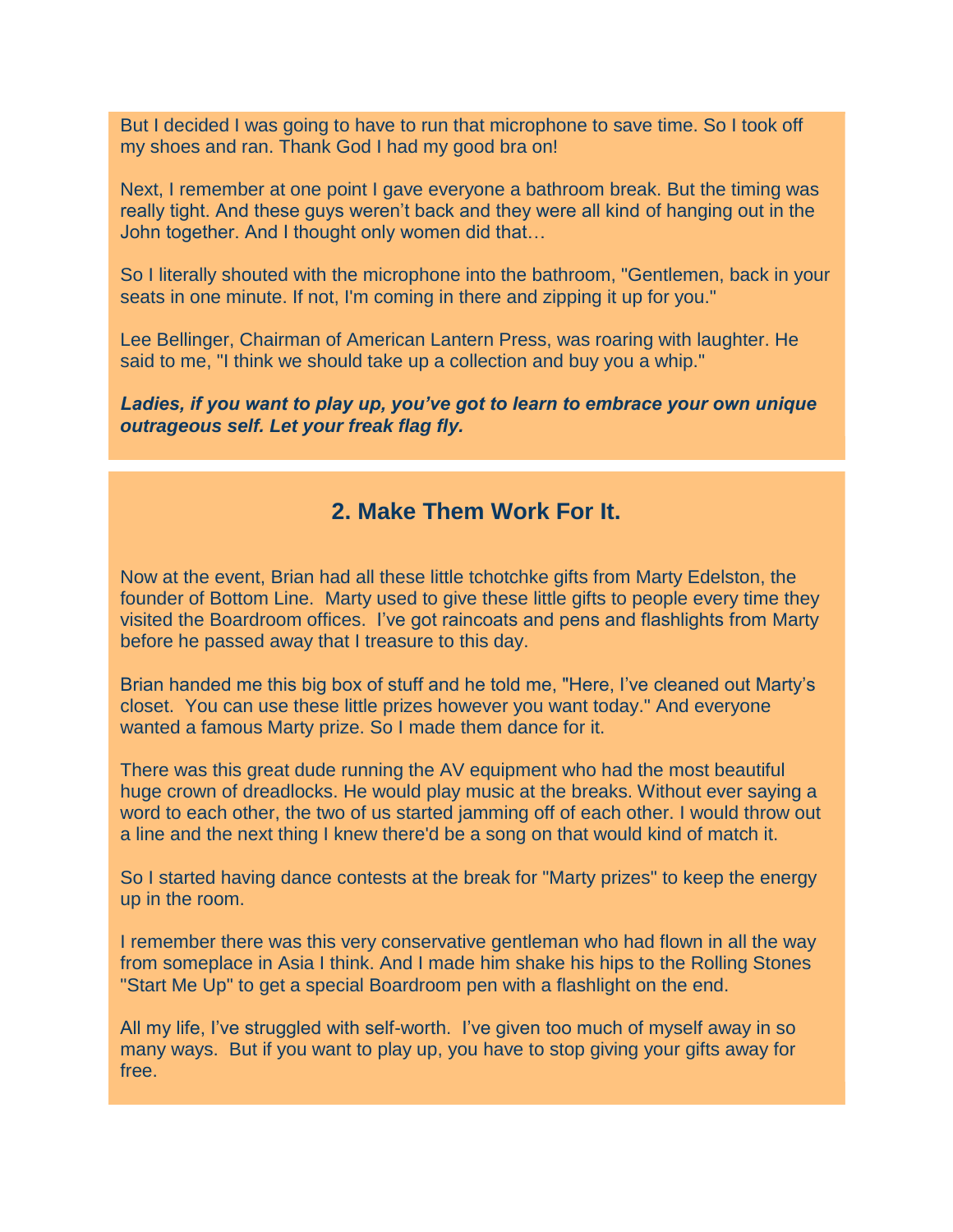*Don't be easy, ladies. Make them work for it.*

## **3. Ask For What You Need.**

Now as you know, I'm not the best with technology. So just keeping time that day was stroking me out.

I couldn't get the stupid timer on my phone to work and I was freaking out because the screen kept going dark while I was trying to keep time. Meanwhile, the great Joe Polish is sitting next to me.

Now I know Joe Polish is a legend in our industry. But I'd never met the man before in my life. Right then, though, I didn't care who he was. I threw my cellphone at him and I said, "Joe, fix my screen so that it doesn't keep going dark." He just looked at me and said, "Okay."

If you know Joe, you know he's just such a great guy, right? He just took my phone and fixed the settings and handed it back to me.

*Lesson learned. If you want to play up, then don't be afraid to ask for what you need.*

# **4. Demand That Everyone Else Play Up With You Too.**

Another time, Joe got up to give a comment to someone, and even though it was great stuff, I was already thinking, "That person only has 12 minutes. We have to move on."

So I literally walked to the middle of the circle where Joe was giving this great content, put my arm around him and said, "Joe, this is a human hook." I gave him a kiss on the cheek and I led him right back to his seat. He didn't even know what hit him.

Every minute of that day, I was intensely aware that my duty was to make sure every single person received their full amount of time. But it was about so much more than just keeping time. I wanted to be sure that each business owner received the same quality of attention, energy, and drive from the group.

I was determined that the person who got the last hot seat at 5 p.m. received the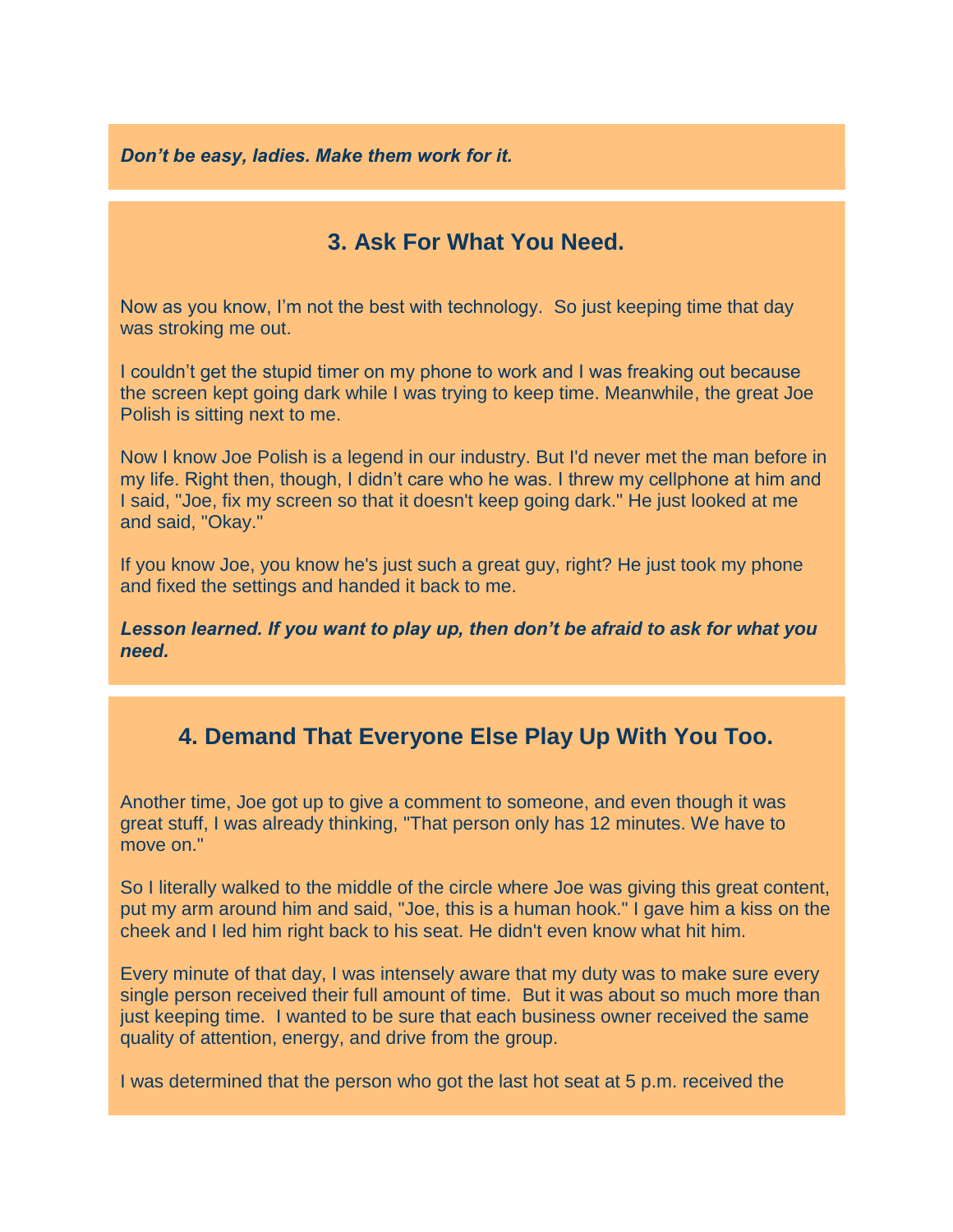same value as the person who got the first hot seat at 8 a.m. And the only way that was going to happen was if everyone else played up with me

So I reminded all those industry titans of their obligation, their commitment to the room, to the community, to each other. I told them, "Look, I know you're tired. I know it's been a long day. But I need you to bring everything you've got because it's just the luck of the draw if you went at 8 a.m. instead of 5 p.m. Show up for your fellow members here and be generous."

I was protective and fierce about defending each and every business owner. If the conversation got off track, if we got too negative, if someone went on too long, I used my microphone like a cattle prod to get us back on track.

But I did it with love, with humor, with kindness, because that's how I want to show up in the world.

*If you're going to play up, demand that everyone else play up with you!*

### **5. Trust That If You Show Up Big, The Universe Will Deliver The Goods.**

That entire day was like the miracle of the loaves and fishes. We actually got through every single hot seat session, provided great content, and we ended the day with 36 seconds to spare. As the timer went off at the end of the final hot seat session, the whole room erupted into spontaneous applause.

We actually had time for lunch. We had time for bathroom breaks. There was not a wasted second in that day. I can honestly say that the people who came at the end of the day got just as much value and feedback as those in the beginning. We kept the energy up. We danced. We shared.

Then, at the very end of the day, Joe Polish stood up and said to Brian Kurtz, "I'd like to end with an exercise I use in my group. It's called 'a give, an ask and a gratitude'." Those of you who were at the Titanides event or AWAI this year know I love to do this exercise too and that I learned it from Joe.

First, you share a resource that can benefit the whole group. Second, you can ask for something you need from the group. Maybe it's a recommendation, a suggestion, an introduction to someone. Finally, you express gratitude for something or someone in the group.

We went all the way around the room and people shared these amazing experiences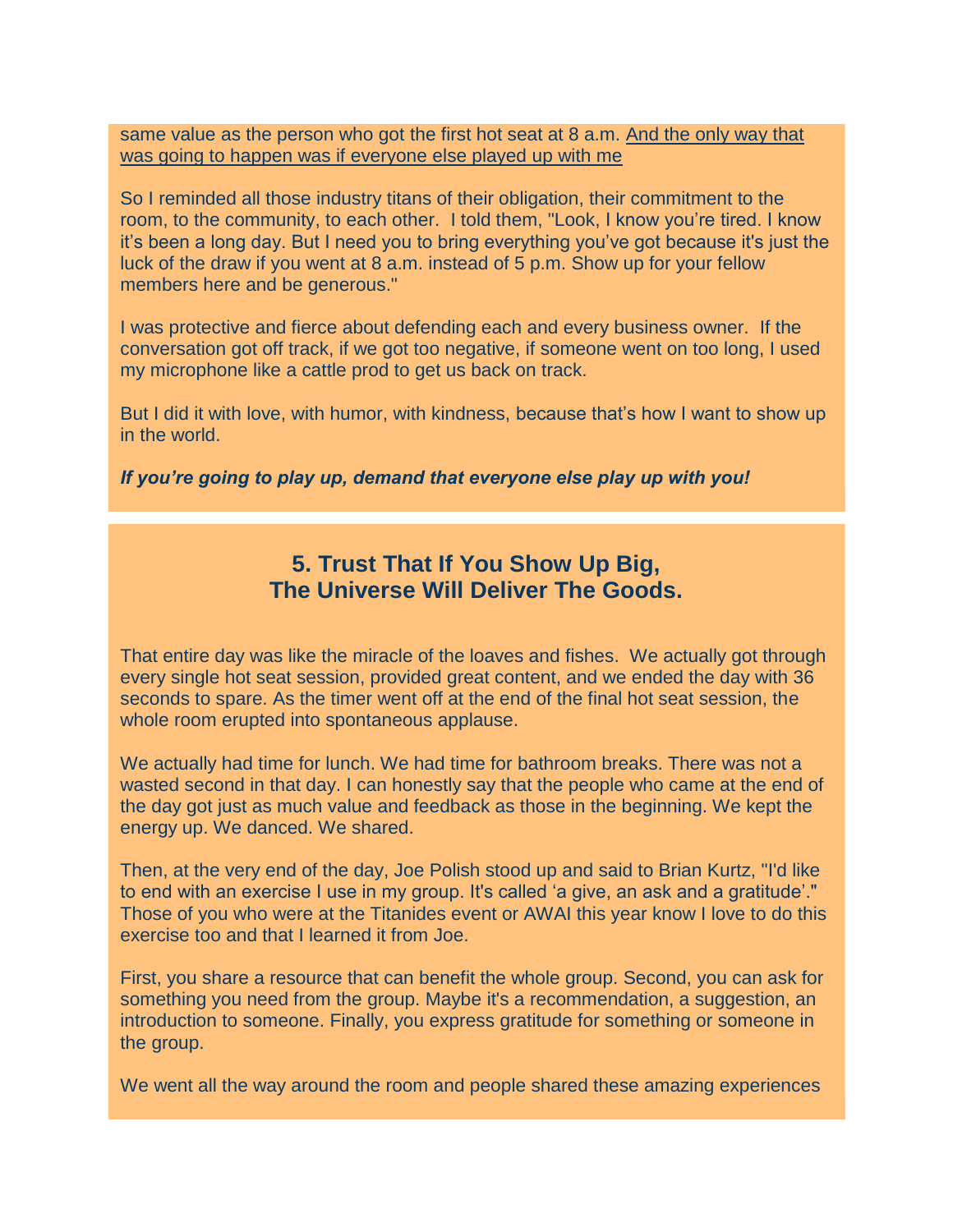they'd had that day and over the whole course of the three-day event. Then, when we were about halfway around the circle, this impeccably well-dressed Frenchman known as "The French Marketer", took the microphone.

He turned to Brian and he said in this great French accent, "You know, I walked in here this morning and I'm thinking… Really, Brian? This many people? There is no way we can do this. Right away, I thought I should leave early for the airport so I can work and get some things done before I must fly home. Because this is ridiculous. This will never happen."

"And then," he said, pointing to me, "This crazy woman, she led us through this amazing day. We got through everybody. She did it. I cannot believe she did it. I'm grateful for her."

Everyone cheered and Lee Bellinger started shouting again that everyone should take up a collection for a whip for me. And I was laughing so hard my sides hurt.

### *Remember, you are so much bigger than you imagine.*

That's when I actually got the lesson. That's when I finally understood that on the other side of fear, on the other side of "nothing left to lose" is something so big you cannot even imagine it.

I have always loved this quote by Marianne Williamson: "Our deepest fear is not that we are inadequate. Our deepest fear is that we are powerful beyond measure. It is our light, not our darkness, that most frightens us. We ask ourselves, 'Who am I to be brilliant, gorgeous, talented, fabulous?' Actually, who are you not to be?"

That day in May of 2014, I decided to let my own brilliant, gorgeous, talented self out of the darkness. I decided to behave as if I was a peer with the giants. I may have been one before, but in my mind, I was not.

But when I played up, when I jumped off that cliff and owned my potential greatness, I became a peer with them in truth. That is what freedom from fear feels like to me.

I am incredibly grateful to Brian Kurtz and David Deutsch for pushing me off that cliff. I'm grateful for every single one of those 30 hot seat participants because they taught me how much bigger I could become. I'm grateful that I made the choice to play up, to go big, instead of staying small and safe.

Today I have more than enough money to pay the electric bill plus college tuition for my son who is in recovery and back in school. I'm teaching and training and leading copy teams. I'm writing for some of the top direct response companies in the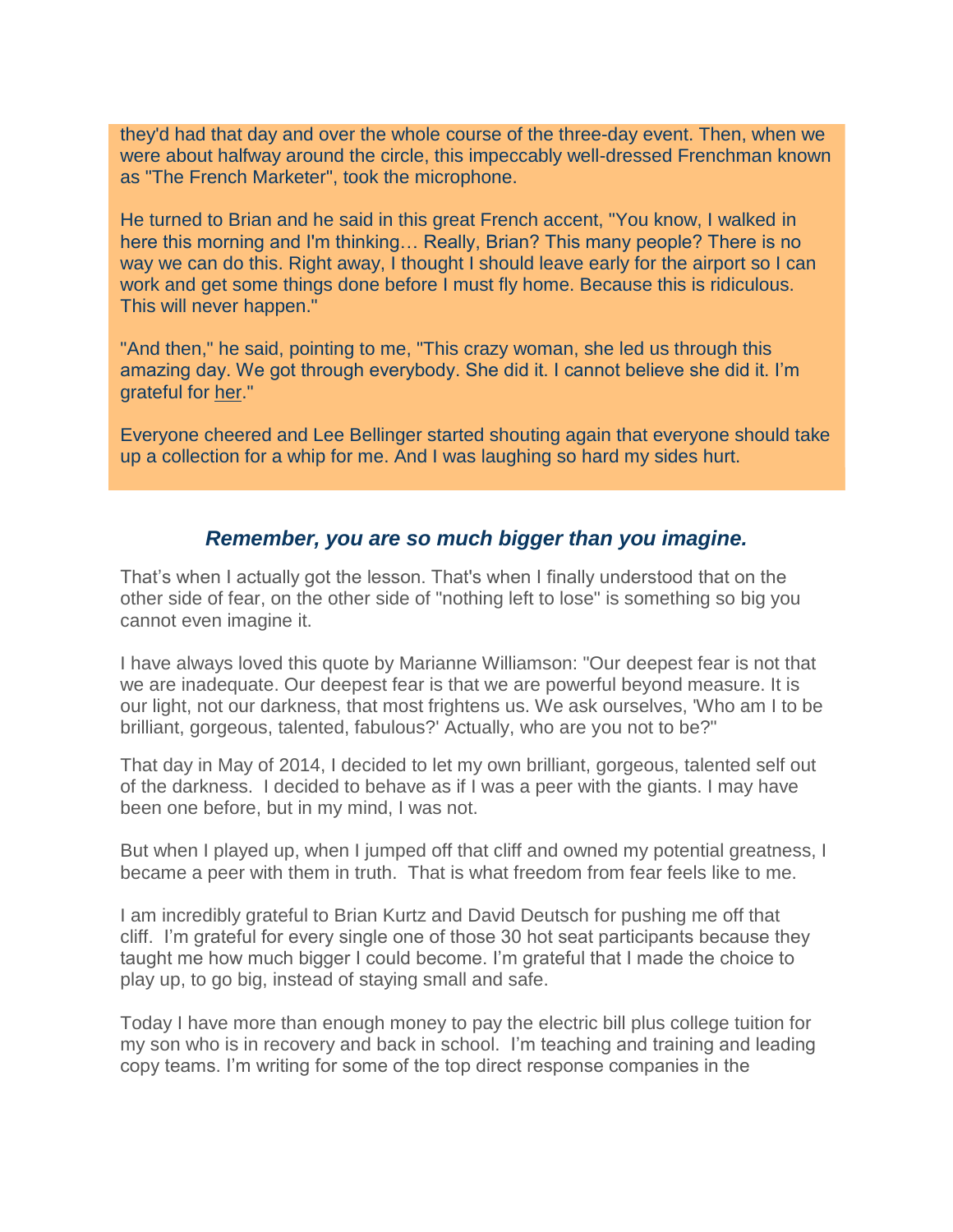business. I'm letting my freak flag fly, probably more than I should at times… I'm playing up.

### *And I want YOU to PLAY UP too!*

In the Titanides, we are all collectively playing up. We are all challenging each other and pushing each other beyond our boundaries. We are all forcing each other to become bigger than we ever imagined. We are all jumping off that cliff together.

You are pushing me to become bigger too. Because of you, the Titandies is growing and expanding. We are hosting events, meet-ups and retreats. We're building websites and launching newsletters and making videos. We're writing books and sharing fast writes and building a marketplace.

But I cannot do this alone. That's why I am asking you to join with me and to play up by becoming a sustaining member here. **[Learn More](https://titanidesllc.acemlna.com/lt.php?notrack=1¬rack=1&s=bad97c655476f96a390a72c05a742011&i=138A188A27A914)**

Now I realize some of you may be where I was in 2014 right before that Titans event. You may not be able to afford to contribute right now. You may not be able to become a sustaining member at this point in your career. I have been there. And I understand.

That's why we created the one dollar, "pay it forward" membership. So that those of us on the other side can lend a helping hand just like Brian and David helped me. All you have to do is throw a dollar in the pot so that we know you really want to be here and that this community matters to you.

Donate a dollar and you will still get all of the amazing Titanides resources. We have a newsletter now. We have the vlog. We have the marketplace set up. The website is amazing. When you join, you get a log in and a password so you can see everything that's happening. Plus all our videos are saved there, so you can go back and see any from the beginning.

Now, if you are on the other side of want and you are experiencing generosity in your life, please become a senior sustaining member at \$49 per month. **[Help us](https://titanidesllc.acemlna.com/lt.php?notrack=1¬rack=1&s=bad97c655476f96a390a72c05a742011&i=138A188A27A914)** build a bigger website, host more events, launch our book, lead our own conference again this year (which I would dearly love to do).

And if you're feeling particularly generous, throw in an extra donation and help us carry another woman forward this year.

If you were at the Titanides Gala and you've already joined, then please know how humbled and grateful I am for your support. Thank you. I'll continue to pay it forward